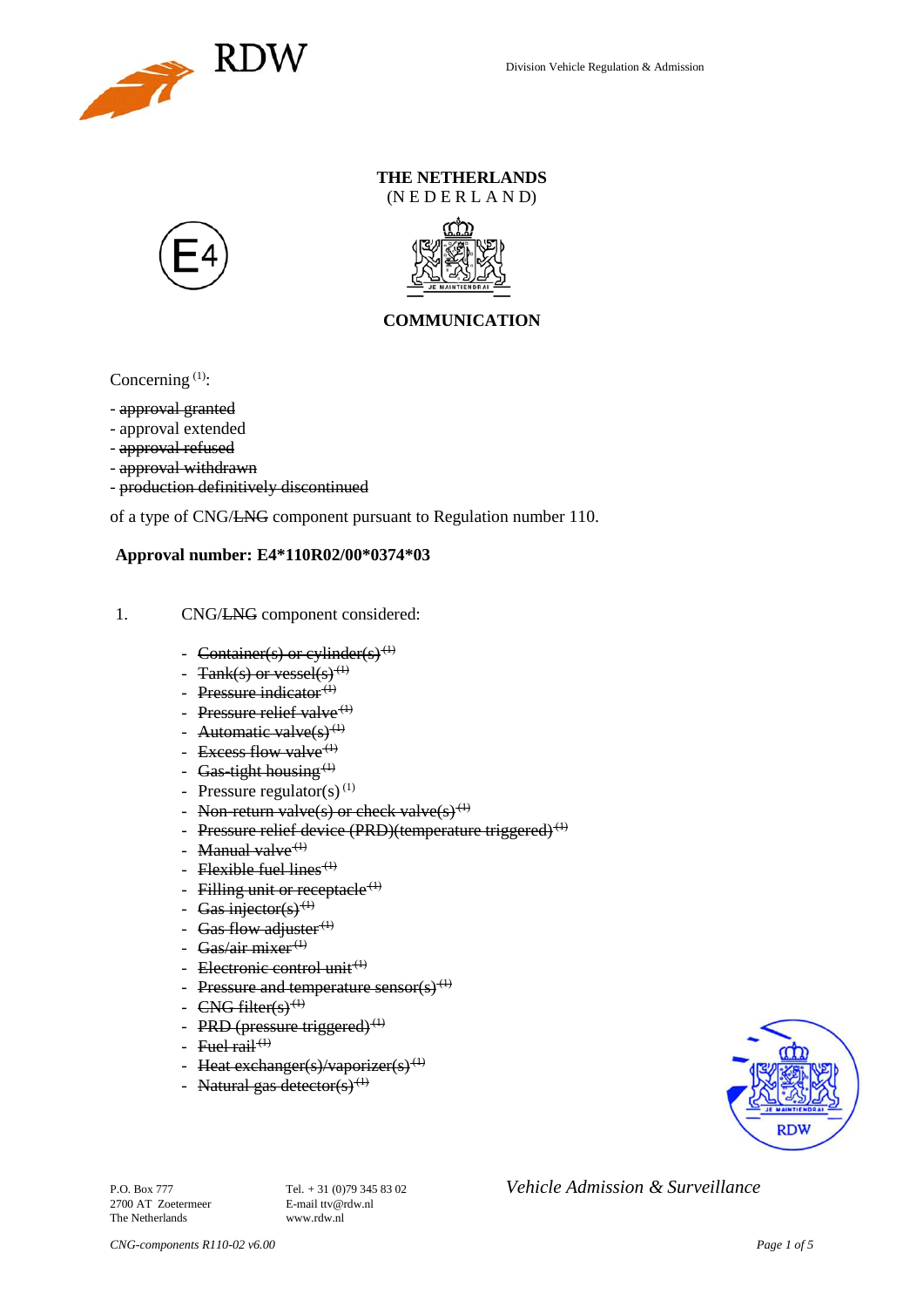- LNG filling receptacle(s)<sup>(1)</sup>
- LNG pressure control regulator(s)<sup>(1)</sup>
- LNG pressure and/or temperature sensor(s)<sup>(1)</sup>
- LNG manual valve $(s)$ <sup>(1)</sup>
- LNG automatic valve $(s)^{(1)}$
- LNG non-return valve $(s)$ <sup>(1)</sup>
- LNG pressure relief valve $(s)^{(1)}$
- LNG excess flow valve(s)<sup>(1)</sup>
- LNG fuel pump $(s)$ <sup>(1)</sup>

-

- 2. Trade name or mark : Pressure regulator 1784NG series RegO Products Engineered Controls International LLC Brand names: - Macro Technologies LLC - Blank Yuchai **Weichai** 3. Manufacturer's name and address : Engineered Controls International LLC 100 RegO Drive 27244 Elon, North Carolina United States of America 4. If applicable, name and address of manufacturer's representative : 5. Submitted for approval on : December 2017 6. Technical service responsible for Kiwa Nederland B.V. conducting approval tests : P.O. Box 137 7300 AC Apeldoorn The Netherlands 7. Date of report issued by that service  $\therefore$  April 13<sup>th</sup> 2018 8. Number of report issued by that service : 140700203\_171100716 9. Approval **external in the set of the set of the set of the set of the set of the set of the set of the set of the set of the set of the set of the set of the set of the set of the set of the set of the set of the set of** 10. Reason(s) of extension (if applicable) : The currently homologated Pressure Regulator 1784NG series is extend with an alternative nonmetallic material EB 6008ECO. 11. Place : Zoetermeer 08-JUN-201812. Date : 13. Signature : R.F.R. Clement
- 14. The documents filed with the application or extension of approval can be obtained upon request.

<span id="page-1-0"></span><sup>(1)</sup> Strike out what does not apply.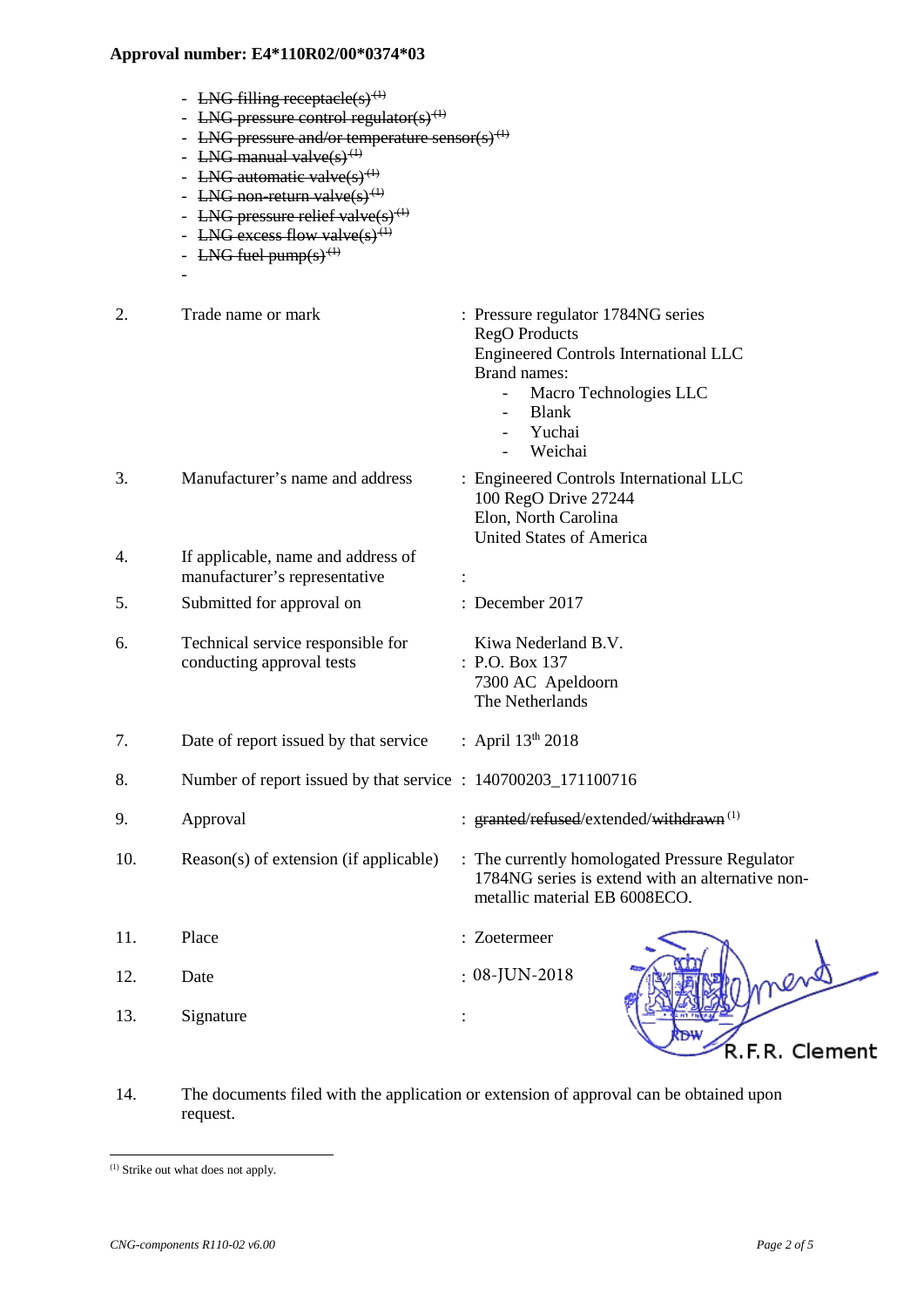### **ADDENDUM**

1. Additional information concerning the type approval of a type of CNG/LNG components pursuant to Regulation number 110.

| 1.1.     | Natural Gas Storage System                     |                                  |
|----------|------------------------------------------------|----------------------------------|
| 1.1.1.   | Container(s) or cylinder(s) (for CNG system)   |                                  |
|          | 1.1.1.1. Dimensions                            |                                  |
|          | 1.1.1.2. Material                              |                                  |
| 1.1.2.   | $Tank(s)$ or vessel(s) (for LNG system)        |                                  |
| 1.1.2.1. | Capacity                                       |                                  |
| 1.1.2.2. | Material                                       |                                  |
|          |                                                |                                  |
| 1.2.     | Pressure indicator                             |                                  |
| 1.2.1.   | Working pressure(s) $^{(2)}$                   |                                  |
| 1.2.2.   | Material                                       |                                  |
| 1.3.     | Pressure relief valve (discharge valve)        |                                  |
| 1.3.1.   | Working pressure(s) <sup>(2)</sup>             |                                  |
| 1.3.2.   | Material                                       |                                  |
|          |                                                |                                  |
| 1.4.     | Automatic valve(s)                             |                                  |
| 1.4.1.   | Working pressure(s) $(2)$                      |                                  |
| 1.4.2.   | Material                                       |                                  |
|          |                                                |                                  |
| 1.5.     | Excess flow valve                              |                                  |
| 1.5.1.   | Working pressure(s) <sup>(2)</sup>             |                                  |
| 1.5.2.   | Material                                       |                                  |
|          |                                                |                                  |
| 1.6.     | Gas-tight housing                              |                                  |
| 1.6.1.   | Working pressure(s) <sup>(2)</sup>             |                                  |
| 1.6.2.   | Material                                       |                                  |
| 1.7.     | Pressure regulator(s)                          |                                  |
| 1.7.1.   | Working pressure(s) <sup>(2)</sup>             | : Class 1; 3.0 MPa (30 bar)      |
| 1.7.2.   | Material                                       | : See report 140700203_180101490 |
|          |                                                |                                  |
| 1.8.     | Non-return valve(s) or check valve(s)          |                                  |
| 1.8.1.   | Working pressure(s) <sup>(2)</sup>             |                                  |
| 1.8.2.   | Material                                       |                                  |
| 1.9.     | Pressure relief device (temperature triggered) |                                  |
| 1.9.1.   | Working pressure(s) $(2)$                      |                                  |
| 1.9.2.   | Material                                       |                                  |
|          |                                                |                                  |
| 1.10.    | Manual valve                                   |                                  |
| 1.10.1.  | Working pressure(s) $(2)$                      |                                  |
| 1.10.2.  | Material                                       |                                  |
|          |                                                |                                  |
| 1.11.    | Flexible fuel lines                            |                                  |
| 1.11.1.  | Working pressure(s) <sup>(2)</sup>             |                                  |
| 1.11.2.  | Material                                       |                                  |
|          |                                                |                                  |

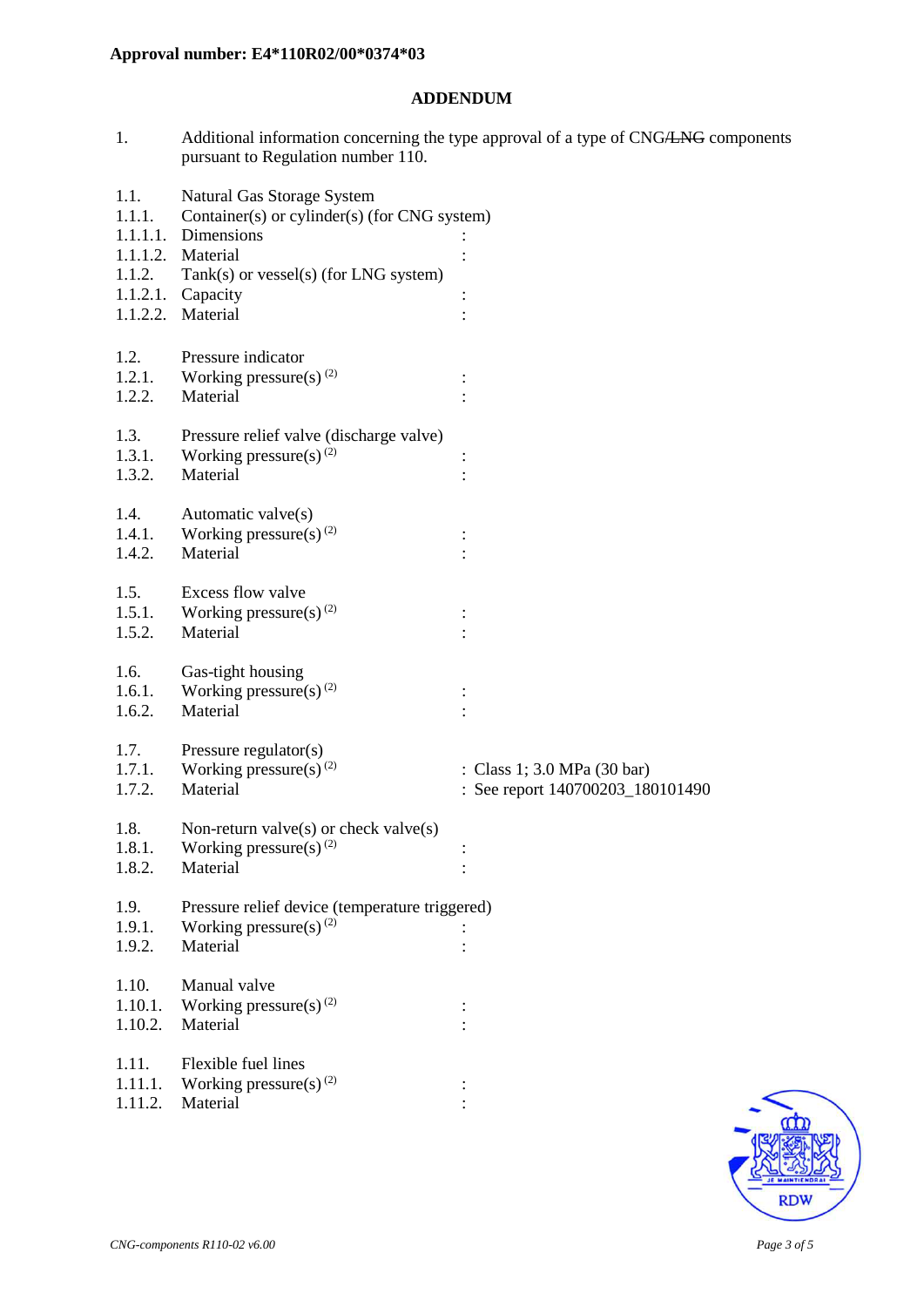| 1.12.<br>1.12.1.<br>1.12.2. | Filling unit or receptacle<br>Working pressure(s) $^{(2)}$<br>Material                  | $\ddot{\cdot}$ |
|-----------------------------|-----------------------------------------------------------------------------------------|----------------|
| 1.13.<br>1.13.1.<br>1.13.2. | Gas injector( $s$ )<br>Working pressure(s) $^{(2)}$<br>Material                         |                |
| 1.14.<br>1.14.1.<br>1.14.2. | Gas flow adjuster<br>Working pressure(s) $^{(2)}$<br>Material                           |                |
| 1.15.<br>1.15.1.<br>1.15.2. | Gas/air mixer<br>Working pressure(s) $^{(2)}$<br>Material                               |                |
| 1.16.<br>1.16.1.            | Electronic control unit<br>Basic software principles                                    |                |
| 1.17.<br>1.17.1.<br>1.17.2. | Pressure and temperature sensor(s)<br>Working pressure(s) $^{(2)}$<br>Material          |                |
| 1.18.<br>1.18.2.            | CNG filter(s)<br>1.18.1. Working pressure(s) <sup>(2)</sup><br>Material                 |                |
| 1.19.<br>1.19.1.<br>1.19.2. | PRD (pressure triggered)<br>Working pressure(s) <sup>(2)</sup><br>Material              | $\vdots$       |
| 1.20.<br>1.20.2.            | Fuel $\text{raid}(s)$<br>1.20.1. Working pressure(s) <sup>(2)</sup><br>Material         |                |
| 1.21.<br>1.21.1.<br>1.21.2. | Heat Exchanger(s)/Vaporizer(s)<br>Working pressure(s) $(2)$<br>Material                 |                |
| 1.22.<br>1.22.1.<br>1.22.2. | Natural gas detector(s)<br>Working pressure(s) <sup>(2)</sup><br>Material               |                |
| 1.23.<br>1.23.1.<br>1.23.2. | $LNG$ filling receptacle $(s)$<br>Working pressure(s) <sup>(2)</sup><br>Material        |                |
| 1.24.<br>1.24.1.<br>1.24.2. | $LNG$ pressure control regulator(s)<br>Working pressure(s) <sup>(2)</sup><br>Material   |                |
| 1.25.<br>1.25.1.<br>1.25.2. | $LNG$ pressure and/or temperature sensor(s)<br>Working pressure(s) $^{(2)}$<br>Material |                |